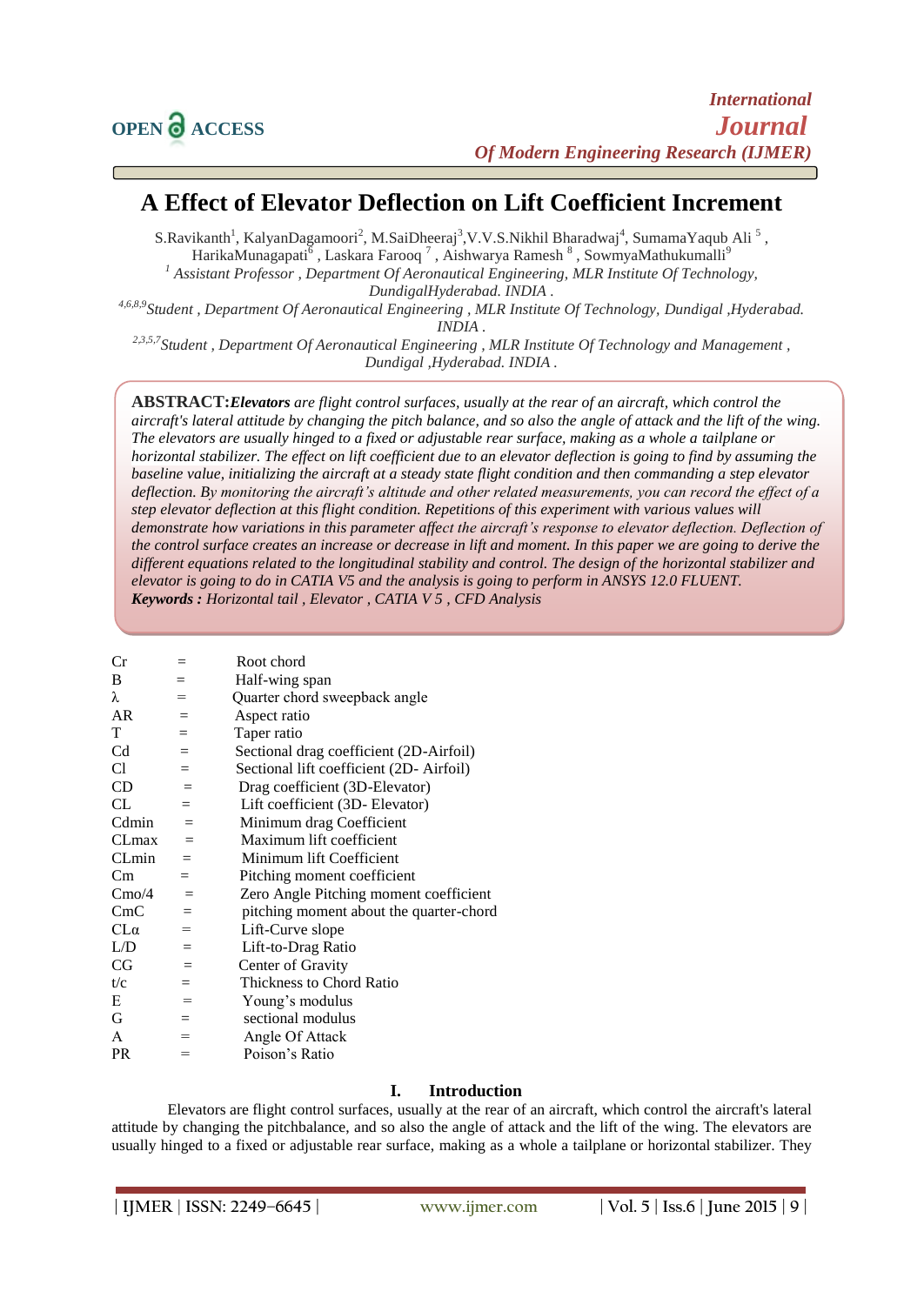may be also the only pitch control surface present, sometimes located at front (early airplanes) or integrated in a rear "all-moving tailplane" also called a slab elevator or [stabilator.](http://en.wikipedia.org/wiki/Stabilator)

The wing into which elevators are hinged (the horizontal stabilizer, usually located at the rear end of an aircraft) has the opposite effect to the main wing. The horizontal stabilizer usually creates a downward force which balances the nose down [moment](http://en.wikipedia.org/wiki/Moment_(physics)) due to the airplane's [center of gravity](http://en.wikipedia.org/wiki/Center_of_gravity) being located in front of the center of lift, and other moments due to the effects of [drag](http://en.wikipedia.org/wiki/Drag_(physics)) and engine [thrust.](http://en.wikipedia.org/wiki/Thrust)

In trim (balanced) condition, the setting of the elevator determines the airplane's *trim speed* - a given elevator position has only one lift coefficient (and one speed at a given altitude) at which the aircraft will maintain a constant (unaccelerated) condition.

In control mode, the elevators change the aircraft trim and make the aircraft nose-up or nose-down. The elevators decrease or increase the downward force created by the rear wing :

- an increased downward force, produced by *up* elevator, forces the tail down and the nose up. The increased wing angle of attack causes a greater [lift](http://en.wikipedia.org/wiki/Lift_(force)) to be produced by the [wing](http://en.wikipedia.org/wiki/Wing) and more drag, demanding more power to keep the speed or climb,
- a decreased downward force at the tail, produced by *down* elevator, allows the tail to rise and the nose to lower. The decrease in angle of attack reduces the lift, demanding more speed (adding power or going to a descent) to produce the required lift.

[Supersonic](http://en.wikipedia.org/wiki/Supersonic) aircraft have [stabilators,](http://en.wikipedia.org/wiki/Stabilator) because early supersonic flight research revealed that shock waves generated on the rear part of a [tailplane](http://en.wikipedia.org/wiki/Tailplane) rendered hinged elevators ineffective. [Delta winged](http://en.wikipedia.org/wiki/Delta_wing) aircraft combine [ailerons](http://en.wikipedia.org/wiki/Aileron) and elevators – and their respective control inputs – into one control surface, called an [elevon.](http://en.wikipedia.org/wiki/Elevon) Elevators are usually part of the tail, at the rear of an aircraft. In some aircraft, pitch-control surfaces are in the front, ahead of the wing ; in a two-surface aircraft, this type of configuration is called a [canard](http://en.wikipedia.org/wiki/Canard_(aeronautics)) (the [French](http://en.wikipedia.org/wiki/French_language) word for [duck\)](http://en.wikipedia.org/wiki/Duck) or a [tandem wing.](http://en.wikipedia.org/wiki/Tandem_wing) The [Wright Brothers'](http://en.wikipedia.org/wiki/Wright_Brothers) early aircraft were of canard type; [MignetPou-du-](http://en.wikipedia.org/wiki/Mignet_Pou-du-Ciel)[Ciel](http://en.wikipedia.org/wiki/Mignet_Pou-du-Ciel) and [Rutan Quickie](http://en.wikipedia.org/wiki/Rutan_Quickie) are of tandem type. Some early [three surface aircraft](http://en.wikipedia.org/wiki/Three_surface_aircraft) had front elevators [\(Curtiss/AEA](http://en.wikipedia.org/wiki/AEA_June_Bug)  [June Bug\)](http://en.wikipedia.org/wiki/AEA_June_Bug) ; modern [three surface aircraft](http://en.wikipedia.org/wiki/Three_surface_aircraft) may have both front (canard) and rear elevators [\(Grumman X-29\)](http://en.wikipedia.org/wiki/Grumman_X-29).

# **1.2 Objective**

The main objective of this project is to study variation of lift, drag and pitching moment coefficient  $(C_L, C_D)$  and  $C_m$ ) function of angle of attack and elevator deflection in longitudinal direction.

## **1.3 Longitudinal stability and control**

A very fundamental requirement of a safe flight is longitudinal control; which is assumed to be the primary function of an elevator. An aircraft must be longitudinally controllable, as well as maneuverable within the flight envelope. In a conventional aircraft, the longitudinal control is primarily applied though the deflection of elevator (δE), and engine throttle setting (δT). Longitudinal control is governed through pitch rate (Q) and consequently angular acceleration (Ӫ) about y-axis (or rate of pitch rate). Longitudinal control of an aircraft is achieved by providing an incremental lift force on horizontal tail. Thus, elevator which is classified as a primary control surface is considered as a pitch control device. The incremental tail lift can be generated by deflecting the entire tail or by deflecting elevator which is located at the tail trailing edge. Since the horizontal tail is located at some distance from the aircraft center of gravity, the incremental lift force creates a pitching moment about the aircraft cg. Pitch control can be achieved by changing the lift on either aft horizontal tail or canard. There are two groups of requirements in the aircraft longitudinal controllability: 1. Pilot force, 2. Aircraft response to the pilot input. In order to deflect the elevator, the pilot must apply a force to stick/yoke/wheel and hold it (in the case of an aircraft with a stick-fixed control system). In an aircraft with a stick-free control system, the pilot force is amplified through such devices as tab and spring. In a conventional symmetric aircraft, the longitudinal control is not coupled with the lateral-directional control. Thus, the design of the elevator is almost entirely independent of the design of the aileron and the rudder. This issue simplifies the design of the elevator. In the design of the elevator, four parameters should be determined. They are: 1) elevator planform area (SE), 2) elevator chord (CE), 3) elevator span (bE), and 4) maximum elevator deflection (±δEmax). As a general guidance, the typical values for these parameters are as follows:  $SE/Sh = 0.15$  to 0.4,  $bE/bh = 0.8-1$ , CE/Ch = 0.2-0.4, and δEmax up = -25 degrees, δEmax down = +20 degrees. Figure1 shows the geometry of the horizontal tail and elevator. As a convention, the up deflection of elevator is denoted negative, and down deflection as positive. Thus a, negative elevator deflection is creating a negative horizontal tail list while generating a positive (nose up) pitching moment.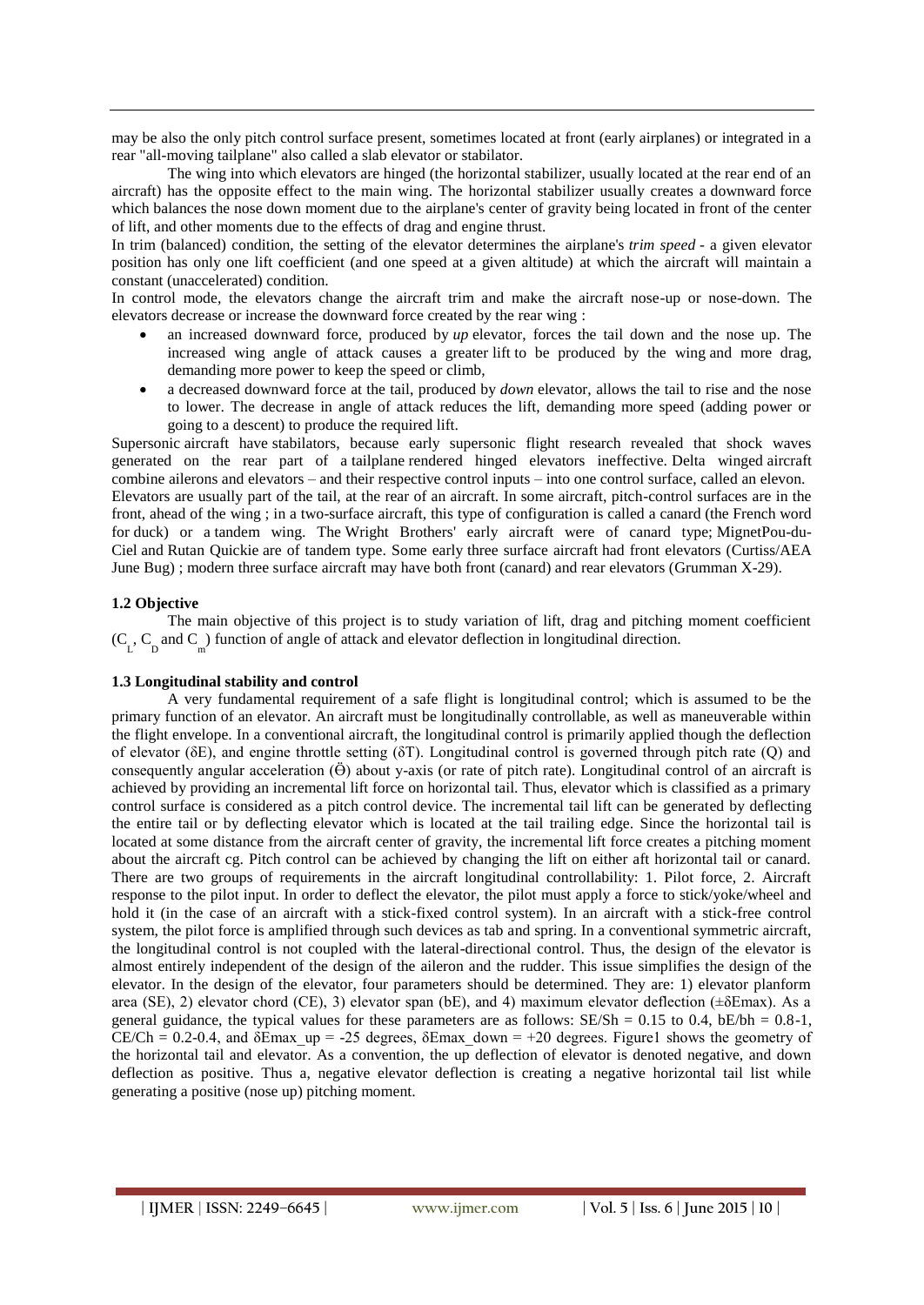

Top-view of the horizontal tail and elevator

**Figure 1**. Horizontal tail and elevator geometry

Prior to the design of elevator, the wing and horizontal tail must be designed, as well as the most aft and most forward locations of aircraft center of gravity must be known. In this section, principals of elevator design, design procedure, governing equations, constraints, and design steps as well as a fully solved example are presented.

## **1.4 Aft Tail Configuration**

Aft tail has several configurations that all are able to satisfy the design configurations. Each has unique advantages and disadvantages. The purpose of this section is to provide a comparison between these configurations to enable an aircraft designer to make decision and to select the best one. The aft tail configurations are as follows: 1. Conventional, 2. T-shape, 3. Cruciform (+), 4. H-shape, 5.Triple-tail, 6. V- tail, 7. Inverted V-tail, 8.Improved V-tail 9.Y-tail, 10.Twin vertical tail, 11.Boom-mounted, 12.Inverted boommounted, 13.Ring-shape, 14. Twin T, 15. half T, 16. U-tail. Figure 6.10 provides several aft tail configurations.

#### **1.4.1 Conventional**

The conventional tail or inverted T-shape configuration (see figure 6.10-1) is the simplest configuration and the most convenient to perform all tail functions (i.e. trim, stability, and control). The analysis and evaluation of the performance of a conventional tail is straight forward. This configuration includes one horizontal tail (two left and right sections); located on the aft fuselage; and one vertical tail (one section); located on top of the aft fuselage. Both horizontal and vertical tails are located and mounted to the aft of fuselage. The horizontal tail is mainly employed to satisfy the longitudinal trim and stability requirements, while vertical tail is mainly used to satisfy the directional trim and stability requirements. If the designer has low experience, it is recommended to initially select the conventional tail configuration. Almost all flight dynamics textbook examine the features of a conventional tail, but not every flight dynamics textbook discuss the characteristics of other tail configurations. The designer must be professional and skillful on the area of the trim analysis, stability analysis, and control analysis, if other configurations are selected. This is one of the reasons that about 60 percent of current aircraft in service have conventional tail. Furthermore it has light weight, efficient, and performs at regular flight conditions.



**Figure 2**. Several aft tail configurations

## **1.4.2 T-tail**

A T-tail is an aft tail configuration (see figure 2-2) that looks like the letter " $T$ "; which implies the vertical tail is located on top of the horizontal tail. The T-tail configuration is another aft tail configuration that provides a few advantages, while it has a few disadvantages. The major advantage of a T-tail configuration is that it is out of the regions of wing wake, wing downwash, wing vortices, and engine exit flow (i.e. hot and turbulent high speed gas). This allows the horizontal tail to provide a higher efficiency, and a safer structure. The lower influence from the wing results in a smaller horizontal tail area; and the lower effect from the engine leads in a less tail vibration and buffet. The less tail vibration increases the life of the tail with a lower fatigue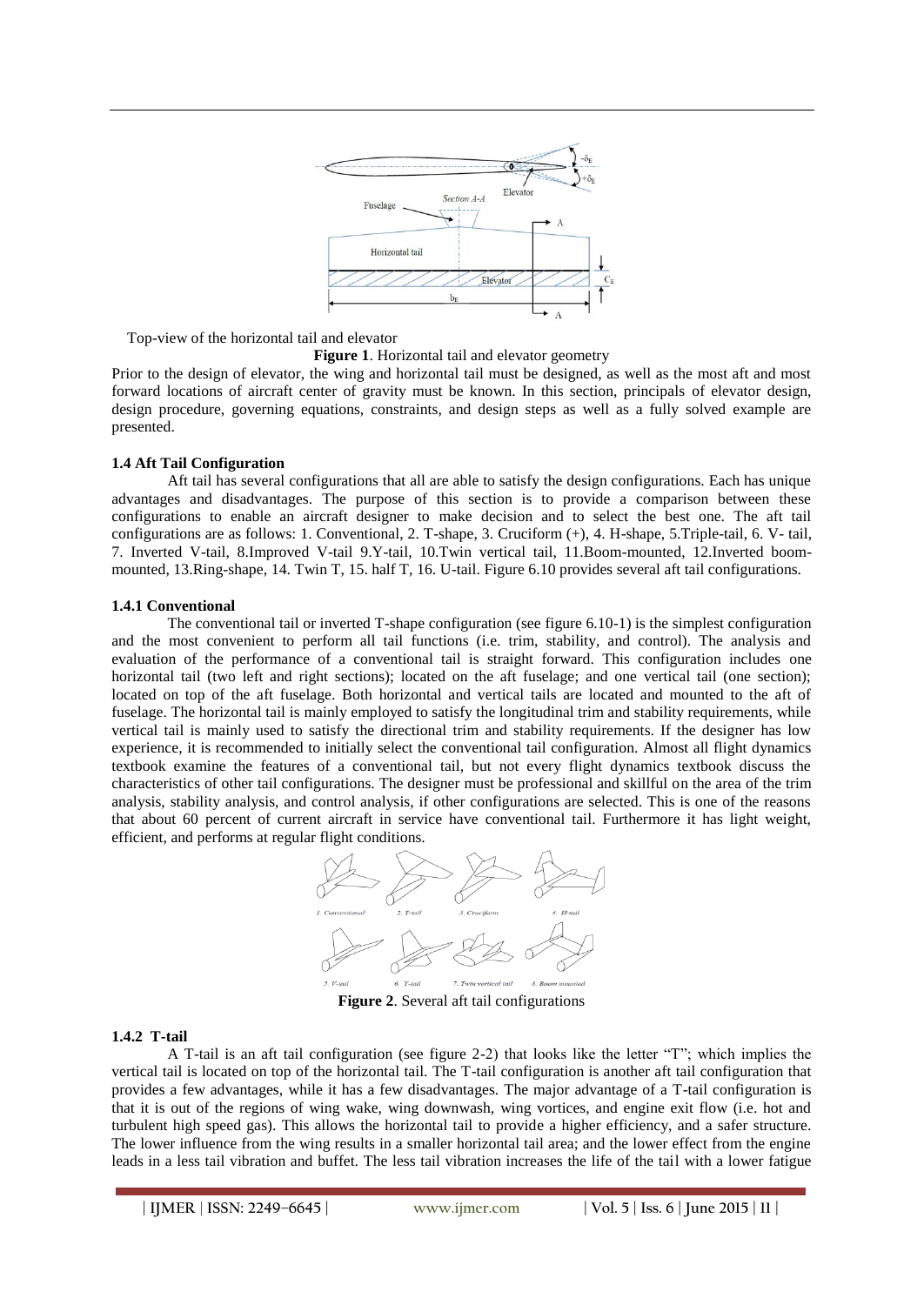problem. Furthermore, another advantage of the T-tail is the positive influence of horizontal tail on the vertical tail. It is referred to as the end-plate effect and results in a smaller vertical tail area.

In contrast, the disadvantages that associated with a T-tail are: 1. heavier vertical tail structure, 2. deep stall. The bending moment created by the horizontal tail must be transferred to the fuselage through the vertical tail. This structural behavior requires the vertical tail main spar to be stronger; which cause the vertical tail to get heavier.

Aircraft with T-tail are subject to a dangerous condition known as the deep stall [7]; which is a stalled condition at an angle of attack far above the original stall angle. T-tail Aircraft often suffer a sever pitching moment instability at angles well above the initial stall angle of about 13 degrees, without wing leading edge high lift device, or about 18 degrees, with wing leading edge high lift device. If the pilot allows the aircraft to enter to this unstable region, it might rapidly pitch up to a higher angle of about 40 degrees. The causes of the instability are fuselage vortices, shed from the forward portion of the fuselage at high angles of attack, and the wing and engine wakes. Thus the horizontal tail contribution on the longitudinal stability is largely reduced. Eventually, at a higher angle of attack, the horizontal tail exits the wing and nacelle wakes and the aircraft become longitudinally stable (see figure 3).



**Figure 3**. Deep stall in a T-tail configuration aircraft

This condition may be assumed as a stable condition, but it accompanies an enormous drag along with a resulting high rate of descent. At this moment, the elevator and aileron effectiveness have been severely reduced because both wing and horizontal tail are stalled at the very high angle of attack. This is known as a locked-in deep stall, a potentially fatal state. The design solutions to avoid a deep stall in a T-tail configuration are to: 1. Ensure a stable pitch down at the initial stall, 2. Extend the horizontal tail span substantially beyond the nacelles, and 3. Employ a mechanism to enable full down elevator angles if a deep stall occurs. In addition, the aircraft must be well protected from the initial stall by devices such as stick shaker, lights, and stall horn.



9. Global Flyer (unconventional tail); (Courtesy of NASA) **Figure 4**. Several aircraft with various aft tail configurations

Despite above mentioned disadvantages of T-tail, it becomes more and popular among aircraft designers. About 25 percent of today's aircraft employ T-tail configuration. It is interesting to note that the GA aircraft Piper Cherokee has two versions; Cherokee III with conventional tail, and Cherokee IV with T-tail. The aircraft has a single piston engine at the nose and a low wing configuration. Several GA and transport aircraft such as GrobStarto 2C, Cessna 525 CitaionJet, Beech Super King Air B200, Beechjet T-1A Jayhawk, Learjet 60, Gulfstream IV (Figure 11.15), MD-90, Boeing 727, Fokker 100, AVRO RJ115, Bombardier BD 701 Global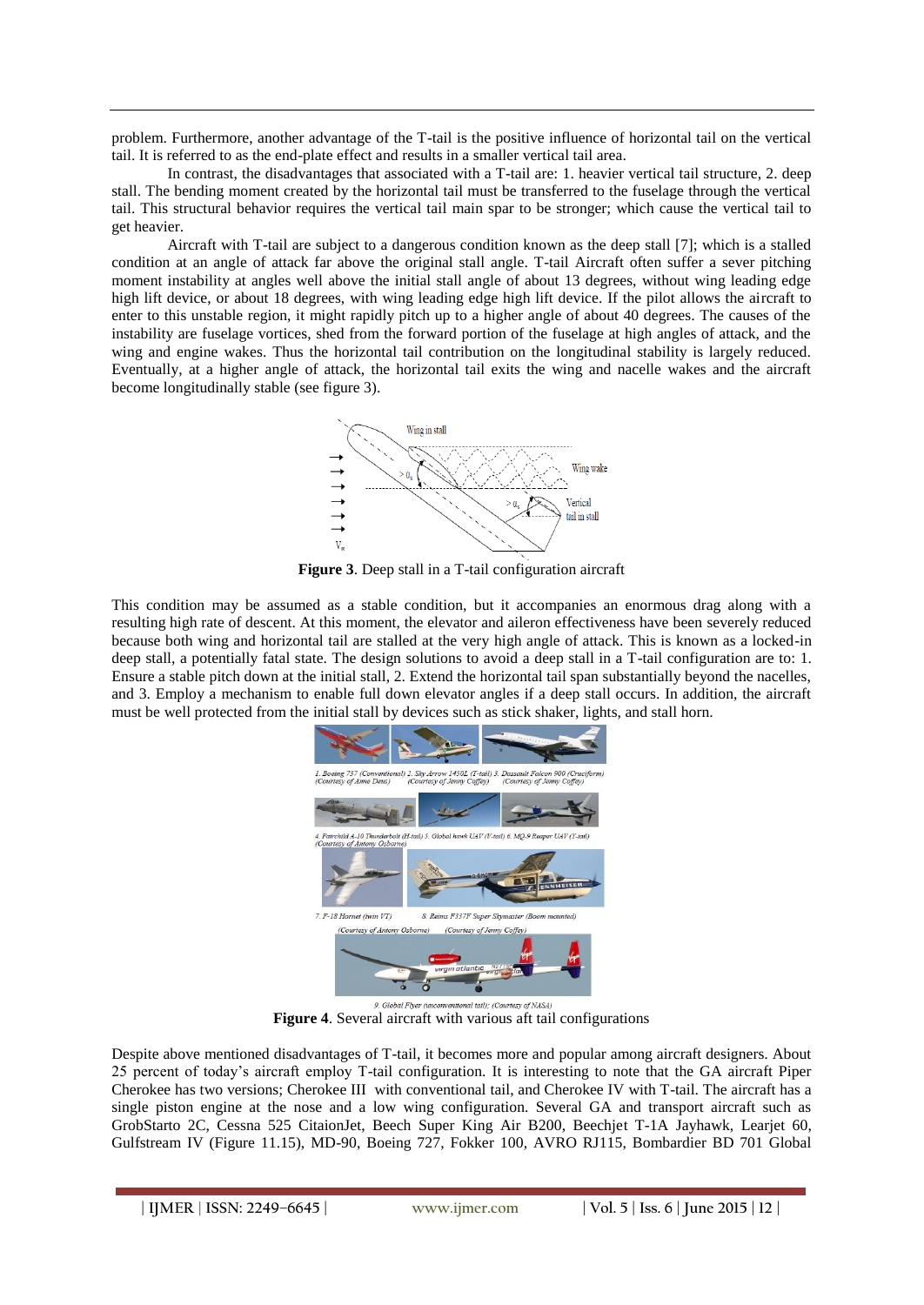Express, Dassault Falcon 900 (Figure 4-3), Sky Arrow 1450L (see Figure 4-2), Embraer EMB-120, Airbus A400M, and Boeing (formerly McDonnell Douglas) C-17 Globemaster III employ T-tail configuration.

## **1.4.3 Cruciform**

Some tail designers have combined the advantages of conventional tail and T-tail and came up with a new configuration known as cruciform (see figure 2-3). Thus, the disadvantages of both configurations are considerably released. The cruciform; as the name implies; is a combination of horizontal tail and vertical tail such that it looks like a cross or "+" sign. This means that the horizontal tail is installed at almost the middle of the vertical tail. The location of the horizontal tail (i.e. its height relative to the fuselage) must be carefully determined such that the deep stall does not occur and at the same time, the vertical tail does not get too heavy. Several aircraft such as Thurston TA16, Dassault Falcon 2000, ATR 42-400, Dassault Falcon 900B (see figure 4-3), Jetstream 41, Hawker 100, Mirage 2000D employ the cruciform tail configuration.

## **1.4.4 H-tail**

The H-tail (see figure 2-4), as the name implies, looks like the letter "H". H-tail comprised of one horizontal tail in between two vertical tails. The features associated with an H-tail are as follows:

1. At high angles of attack, the vertical tail is not influenced by the turbulent flow coming from fuselage.

2. In a multiengine turboprop aircraft, vertical tails are located behind the prop-wash region. This causes the vertical tail to have higher performance in the inoperative engine situation.

3. The vertical tail end-plate effect improves the aerodynamic performance of the horizontal tail.

4. In military aircraft, the engine very hot exhaust gasses could be hidden from radars or infrared missiles. This technique has been employed the close support aircraft Fairchild A-10 Thunderbolt (se figure 4-4).

5. The H-tail allows the twin vertical tail span to be shorter. The aircraft "Lockheed constellation" had to employ an H-tail configuration to be able to park inside short height hangars.

6. The lateral control of the aircraft will be improved due to the shorter vertical tail span.

7. The H-tail allows the fuselage to be shorter, since the tail can be installed on a boom.

8. The H-tail is slightly heavier than conventional; and T-tail configuration. The reason is that the horizontal tail must be strong enough to support both vertical tails.

9. The structural design of the H-tail is more tedious than conventional tail.

As can be noticed, an H-tail configuration tends to offer several advantages and disadvantages; hence, the selection of an H-tail must be the result of a compromise process. Several GA and military aircraft such as Sadler A-22 Piranha, T-46, Short Skyvan, and Fairchild A-10 Thunderbolt (see figure 4-4) utilize H-tail configuration.

## **1.4.5 V-tail**

When the major goal of the tail design is to reduce the total tail area, the V-tail (see figure 2-5) is a proper candidate. As the name implies, the V-tail configuration has two sections, which forms a shape that looks like the letter "V". In another word, a V-tail is similar to a horizontal tail with high anhedral angle and without any vertical tail. Two sections of a V-tail act as both horizontal and vertical tails. Due to the angle of each section, the lift perpendicular to each section has two components; one in the y-direction, and one in the zdirection. If no controller is deflected, two components in the y-direction cancel each other, while two lift components in the z-direction are added together. The V-tail may perform the longitudinal and directional trim role satisfactorily, but it has deficiencies in maintaining the aircraft longitudinal and directional stability. In addition, the V-tail design is more susceptible to Dutch roll tendencies than a conventional tail, and total reduction in drag is minimal.

The V-tail design utilizes two slanted tail surfaces to perform the same functions as the surfaces of a conventional elevator and rudder configuration. The movable surfaces, which are usually called ruddervator, are connected through a special linkage that allows the control wheel to move both surfaces simultaneously. On the other hand, displacement of the rudder pedals moves the surfaces differentially, thereby providing directional control. When both rudder and elevator controls are moved by the pilot, a control mixing mechanism moves each surface the appropriate amount. The control system for the V-tail is more complex than that required for a conventional tail. Ruddervator induce the undesirable phenomenon of the adverse roll-yaw coupling. The solution could be an inverted V-tail configuration that has other disadvantages. Few aircraft such as Beechcraft Bonanza V35, Robin ATL Club, Aviation Farm J5 Marco, high-altitude, long-endurance unmanned aerial reconnaissance vehicle Global Hawk (see figure 4-5), and Lockheed F-117 Nighthawk employ a V-tail. Unmanned aircraft General Atomic MQ-1 Predator has an inverted V-tail plus a vertical tail under the aft fuselage.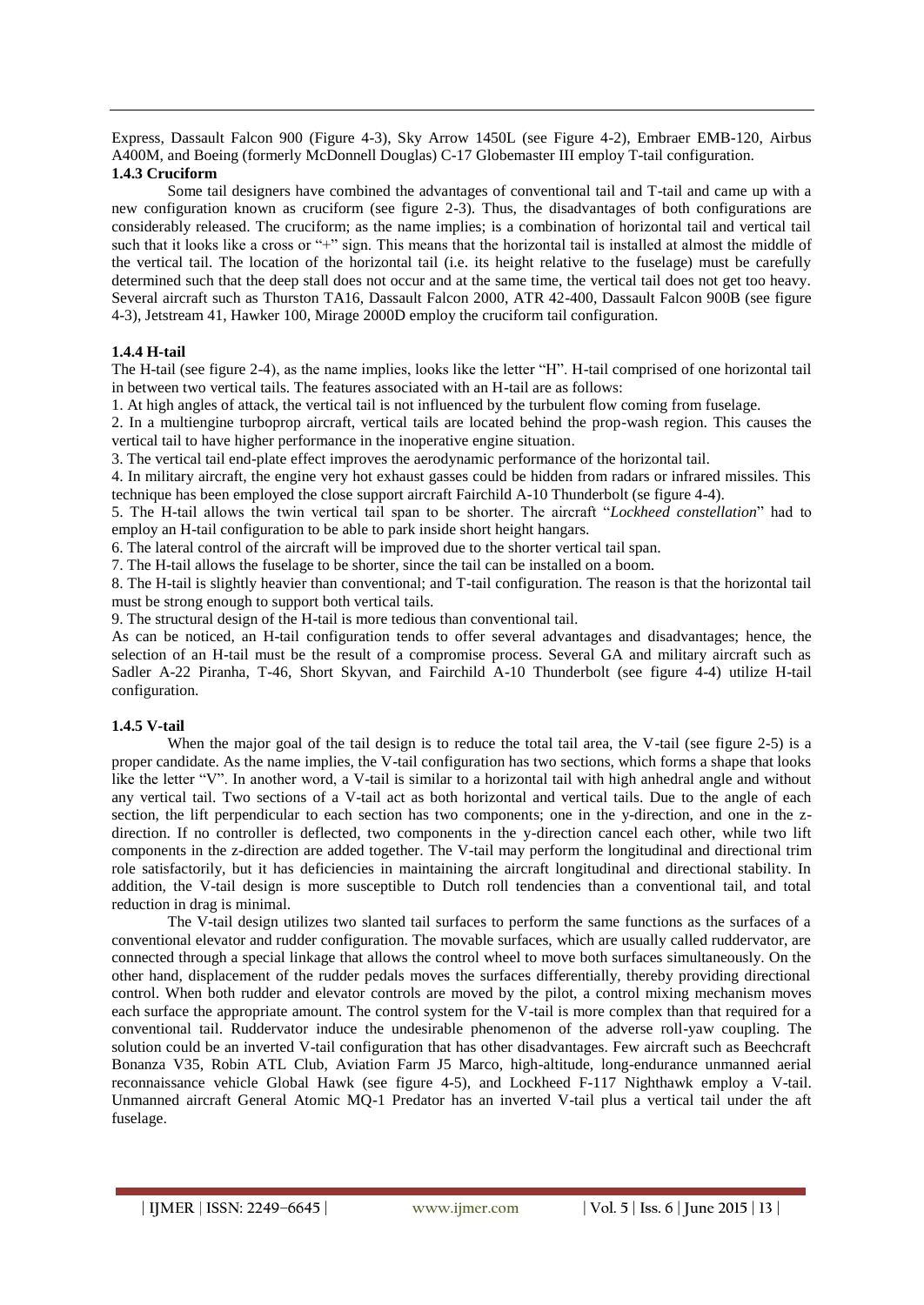#### **1.4.6 Y-tail**

The Y-tail (see figure 2-6) is an extension to the V-tail, since it has an extra surface located under the aft fuselage. This extra surface reduces the tail contribution in the aircraft dihedral effect. The lower section plays the role of vertical tail, while the two upper sections play the role of the horizontal tail. Therefore, the lower surface has rudder, and the control surface of the upper section plays the role of the elevator. Thus, the complexity of the Y-tail is much lower than the V-tail. One of the reasons this tail configuration is used is to keep the tail out of effect of the wing wake at high angles of attack. The lower section may limit the performance of the aircraft during take-off and landing, since the tail hitting the ground must be avoided. This configuration is not popular, and few old aircraft had this configuration. Unmanned aircraft General Atomic MQ-9 Reaper (see figure 4-6) employ Y-tail configuration.

#### **1.4.7 Twin vertical tail**

A twin vertical tail configuration (see figure 2-7) has a regular horizontal tail, but two separate and often parallel vertical tails. The twin vertical tail largely improves the directional controllability of an aircraft. Two short span vertical tails have smaller mass moment of inertia about the x-axis, compared with a long span vertical tail. Thus a twin tail has the same directional control power, while it has a less negative effect of the roll control. In addition, both rudders are almost out of the fuselage wake region, since they are not located along fuselage center line. A disadvantage of this configuration is that they have slightly heavier weight compared with the conventional tail. Several modern fighter aircraft such as F-14 Phantom , McDonnell Douglas F-15 Eagle , and F/A-18 Hornet employ the twin tail configuration.

#### **1.4.8 Boom-mounted**

Sometime some specific design requirements do not allow the aircraft designer to select the conventional tail configuration. For instance, if a prop-driven engine must be installed at the rear of the fuselage, a conventional tail will tend to have a low efficiency. The reason is the interference between the propeller flow and the tail. One of the options is to use two booms and install the tail at the end of the booms (see figure 2-8). This option in turn, allows using a shorter fuselage, but overall aircraft weight would be slightly heavier. Two options are: 1. U-tail, 2. Inverted U-tail. The reconnaissance aircraft Reims F337F Super Skymaster (Figure 4-8) and Rutan Voyager employs a boom mounted U-tail. The twin turboprop light utility aircraft Partenavia PD.90 Tapete Air Truck employs a boom mounted inverted U tail configuration which allows for an integrated loading ramp/air-stair.

#### **1.4.9 Other configurations**

There is variety of other unconventional tail configurations which are usually the forced options to a designer. For instance, sometimes some specific mission requirements such as loading, operational, structural, and engine requirements removes the conventional or T-tail configuration from the list of possible options. Thus, the designer must come up with a new configuration to make an aircraft trimmed and stable throughout flight. Few invented unconventional configurations are as follows: 1. Boom mounted twin vertical tails plus canard (e.g. Rutan Voyager), 2. Boom mounted twin vertical tails plus two separated horizontal tail (e.g. Space Ship One (figure 4-9)), 3. Twin T-tail (e.g. Global Flyer (figure 4-9)), 4.T-tail plus two fins and an auxiliary fixed horizontal tail (e.g. Beech 1900 D of Continental Express), 5.Ring tail (e.g. Cagny 2000), and 6. Triple vertical tail.

## **II. LITERATURE SURVEY**

## **2.1 AERODYNAMIC CFD ANALYSIS ON HIGH-LIFT MULTI-ELEMENT WING OF AIRBUS A380:**

High-lift systems have a major influence on the sizing, economics, and safety of most transport airplane configurations. Even a small increase in high-lift system performance can make a big difference in the profitability of the aircraft. The added mechanical complexity due to high-lift systems tends to reduce increased payload benefits because of added weight and maintenance costs. A better understanding of high lift flows is needed to continue increasing the performance of high-lift systems while decreasing their complexity. The present work deals with aerodynamic analysis on Airbus A380 high-lift wing system, containing multi-element airfoil with trailing edge flap and leading edge slat. Three flight phases viz., takeoff, cruising and landing are analyzed in both 2D and 3D for lift and drag coefficients. CFD Analysis using ANSYS LUENT 14.0 are performed at various angles of attack, flap angles and slat positions. Effect of flap and slat on lift and drag coefficients on A380 are quantified. During landing, effect of spoilers on lift and drag coefficients are also studied.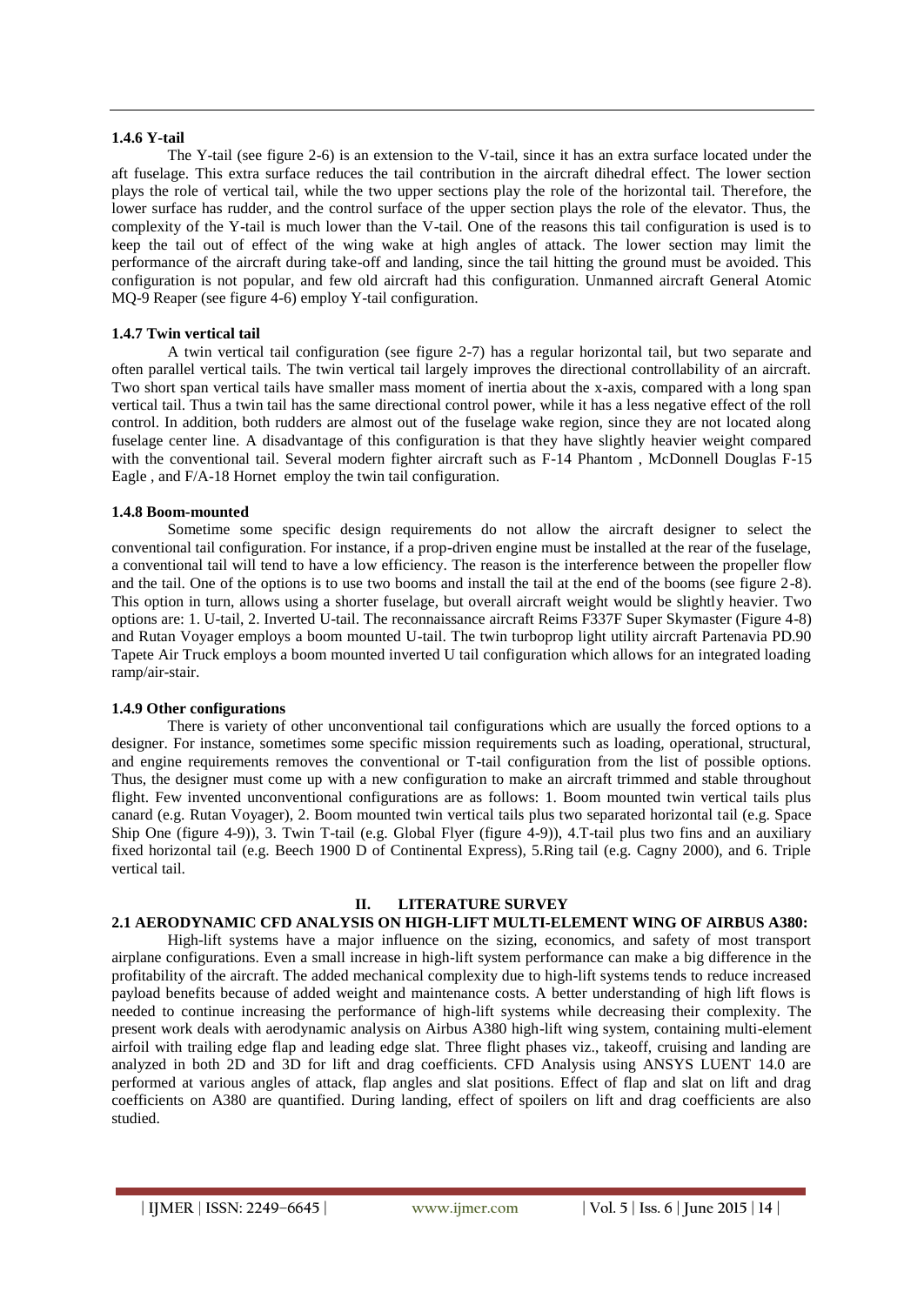#### **Conclusions**

1) When flap is lowered, it increases the effective angle of attack and generates increased lift. The effect of flap on the CL curve is to offset it in vertical direction. Lowering flap reduces critical angle of attack.

2) The effect of slat is to increase the critical angle of attack. Thus an aircraft with slat can take off at very high AOA without loosing lift.

3) During landing, opening slat reduces lift and hence slat should be opened.

4) When spoiler is used, lift becomes highly negative and drag becomes large which is desirable in landing.

## 2.2 **DETERMINATION OF AERODYNAMIC CHARACTERISTICS OF A LIGHT AIRCRAFT USING VISCOUS CFD MODELING**

The CFD calculations with included viscous effects represent the latest analyses, aimed for the assessment of aerodynamic characteristics of a new light airplane. During the evolution of such an aircraft, appropriate calculation methods should be applied at the different design development stages. The general trend is application of fairly simple, but reliable analytical and semi-empirical methods at the initial stages, combined with simplified - inviscid CFD computational models, and complex viscous CFD analyses at its final design levels. At the present stage of light aviation development, it is assumed that the contemporary design tools for each of those steps should be appropriate enough, so that they actually verify and additionally fine-tune each other's results. Here presented viscous CFD calculations have been based on the application of unstructured meshes with reasonably small number of elements, combined with robust physical model, involving RANS k- SST turbulence treatment, which has enabled analyses at around-critical and post-stall angles of attack. These calculations have provided very useful, both quantitative and qualitative aerodynamic data, while the results for aerodynamic coefficients have shown fair agreements with those obtained by methods at previous design levels.

#### **Conclusion**

Aerodynamic analyses presented in this paper have been performed using a CFD method which takes into account viscous, but also compressibility effects (no matter how small in case of light aircraft). The calculation model uses mesh with a reasonably small number of elements, and a very sophisticated physical model, based on the RANS  $k$ -  $\square$ SST equations for turbulence. By this, and applying the half-model analysis, the CPU time for calculations of different angles of attack had been substantially reduced, while the range of angles of attack had been extended tothe post-stall values, compared with methods applied at previous design steps. Calculations have provided a vast scope of very useful quantitative and qualitative data. Results obtained by all methods during the aerodynamic development of NLA, including the latest CFD calculations, have shown fair agreements for practical engineering purposes. This way, the requirement posted in contemporary airplane design, that the calculation tools and methods applied at all different design levels should generally confirm, supplement and fine-tune each-other, has been satisfied.

#### **2.3 AERO-STRUCTURAL DESIGN AND ANALYSIS OFAN UNMANNED AERIAL VEHICLE AND ITS MISSION ADAPTIVE WING**

This thesis investigates the effects of camber change on the mission adaptive wing of a structurally designed unmanned aerial vehicle (UAV). The commercial computational fluid dynamics (CFD) software ANSYS/FLUENT is employed for the aerodynamic analyses. Several cambered airfoils are compared in terms of their aerodynamic coefficients and the effects of the camber change formed in specific sections of the wing on the spanwise pressure distribution are investigated. The mission adaptive wing is modeled structurally to observe the effect of spanwisepressure distribution on the wing structure. For the structural design and analysis of the UAV under this study, commercial software MSC/PATRAN and MSC/NASTRAN are used. The structural static and dynamic analyses of the unmanned aerial vehicle are also performed under specified flight conditions. The results of these analyses show that the designed structure is safe within the flight envelope. Having completed aero-structural design and analysis, the designedunmanned aerial vehicle is manufactured by TUSAŞ Aerospace Industries (TAI).

#### **Conclusion**

In the scope of this thesis, the research aiming to increase the aerodynamic efficiency of the aerial vehicles is examined. Among different alternatives, the methodology of increasing the aerodynamic efficiency is chosen as change in camber. The background of the study is established by performing 2D CFD analyses on differently cambered airfoils generated from the selected NACA4412 airfoil via ANSYS®/FLUENT software.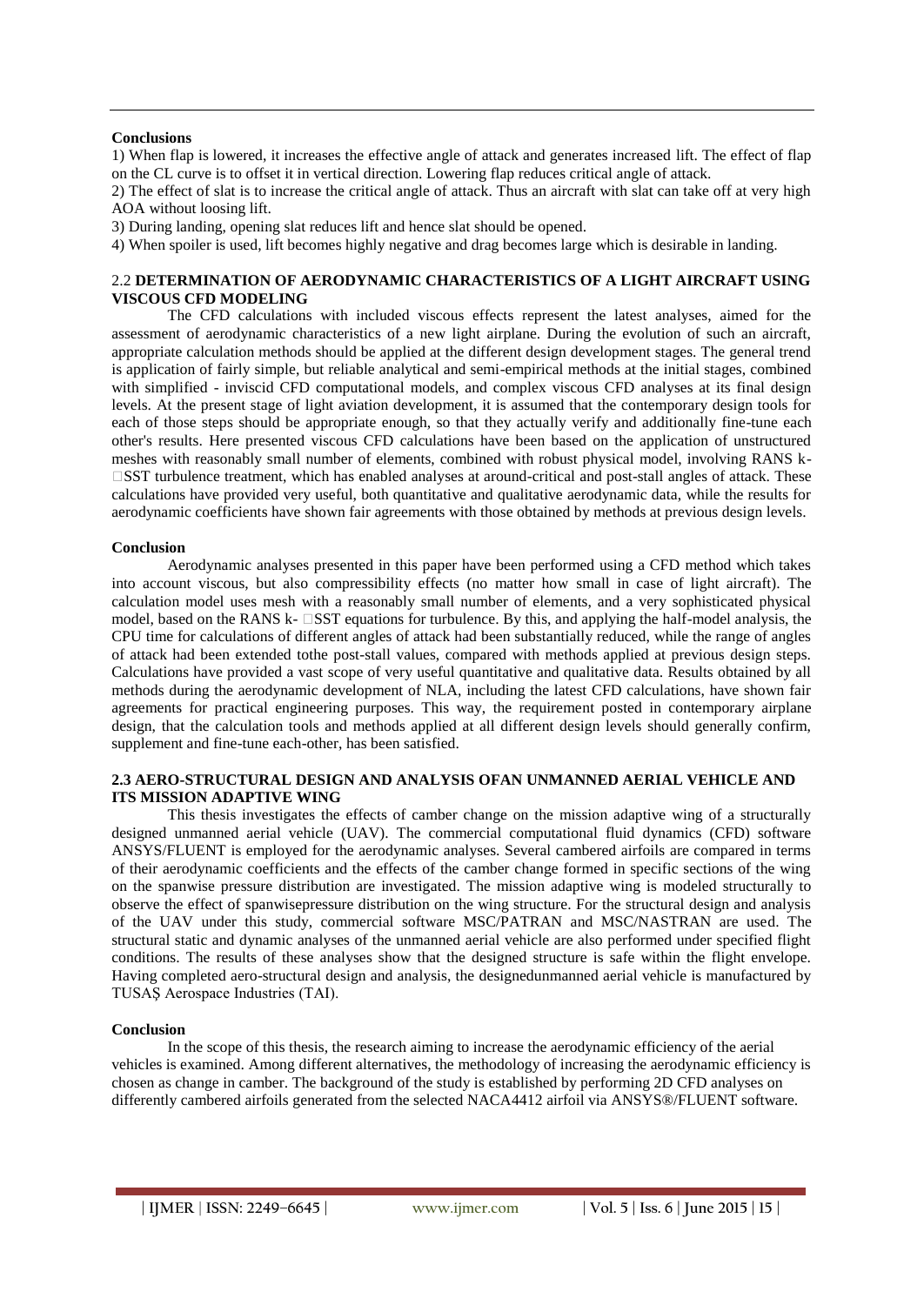## **III. UTILIZATION OF TOOLS**

#### **3.1 Introduction to CATIA v5 3.1.1 Description about Software**

 This CATIA project is a direct application of your solid modeling knowledge and skill to a very practical problem to develop an assembly model of a device. Traditionally 2Ddrafting is highly developed in its ability to convey the geometry of simple 3D parts and solid models represent a straightforward extension. However, solid models can be highly effective when employed to develop complex assemblies of parts into a mechanism or a machine of some kind. When 3D parts can be combined and constrained with a variety of rotating, sliding, twisting, etc. joints, this allows a designer to quickly and accurately explore a greater number of design concepts that can be done without CAD.

## CATIA (Computer aided three dimensional interactive application) is a multi-platform CAD/CAM/CAE commercial software suite developed by the French company Dassault and marketed worldwide by IBM. Written in the C++ programming language, CATIA is the cornerstone of the Dassault's mirage fighter jet, and then was adopted in the aerospace, automotive, shipbuilding, and other industries.

# **3.1.2History**

 CATIA started as in-house development by French aircraft manufacturer Avions marcel Dassault, at that time customer of the CAD CAM CAD software.

Initially named CATI (conception assisted tri dimensionally interactive – French for Interactive Aided Three Dimensional Design) – it was renamed CATIA in 1981, when Dassault created a subsidiary to develop and sell the software, and signed to a non-exclusive distribution agreement with IBM. In 1984,All automotive companies use CATIA for car structures-door beams, IP supports, bumper beams, roof rails, body components – because CATIA is very good in surface creation and computer representation of surface

CATIA is widely used throughout the engineering industry, especially in the automotive and aerospace sectors. CATIA V4, CATIA V5.

# **3.1.3. Automotive**:

Automotive companies that use CATIA to varying degrees are BMW, Porsche, Daimler Chrysler [2], Audi, Volkswagen, Volvo, Fiat, Gestampautomocion, Benteler AG, PSA Peugeot citroen, Renault, Toyota, Honda, Ford, scania, Hyundai, protan,Tata motors and Mahindra. Goodyear uses it in making tires for automotive and aerospace and also uses a customized CATIA for its design and development. All automotive companies use CATIA for car structures-door beams, IP supports, bumper beams, roof rails, body components – because CATIA is very good in surface creation and computer representation of surfaces.

## **3.1.4. Shipbuilding:**

**Dassaults system has begun serving shipbuilders with CATIA V5 release 8, which includes special** features useful to shipbuilders. GD electric Boat used CATIA to design the latest fast att**a**ck submarine class for the United States **Navy,** the Virginia class. Northrop Grumman Newport news also used CATIA to design the general R. Ford class of supercarriers for the US navy.

## **3.1.5. Basic part design:**

This section will cover the basic use of the part design workbench to create parts. This section will consist of three parts: basic shapes, operations on shapes and interfacing part design sketcher.

# **Basic shapes:**

This part will discuss the various shapes that can be created in part design using the icons on the part design workbench. The purpose of this group of exercises is to introduce how to use those icons and their options. The usefulness of them, depend on the part you are typing to create. It is important for you to understand how to use each of those icons in conjunction with your sketches to produce your final part

**Pad:**The pad icon allows you to use a sketch and extrude it in a linear direction producing a solid pad. You can create a sketch or profile on-the-fly by pressing the third mouse button while in the selection box. When you create a pad, a pad Definition window appears like the one shown below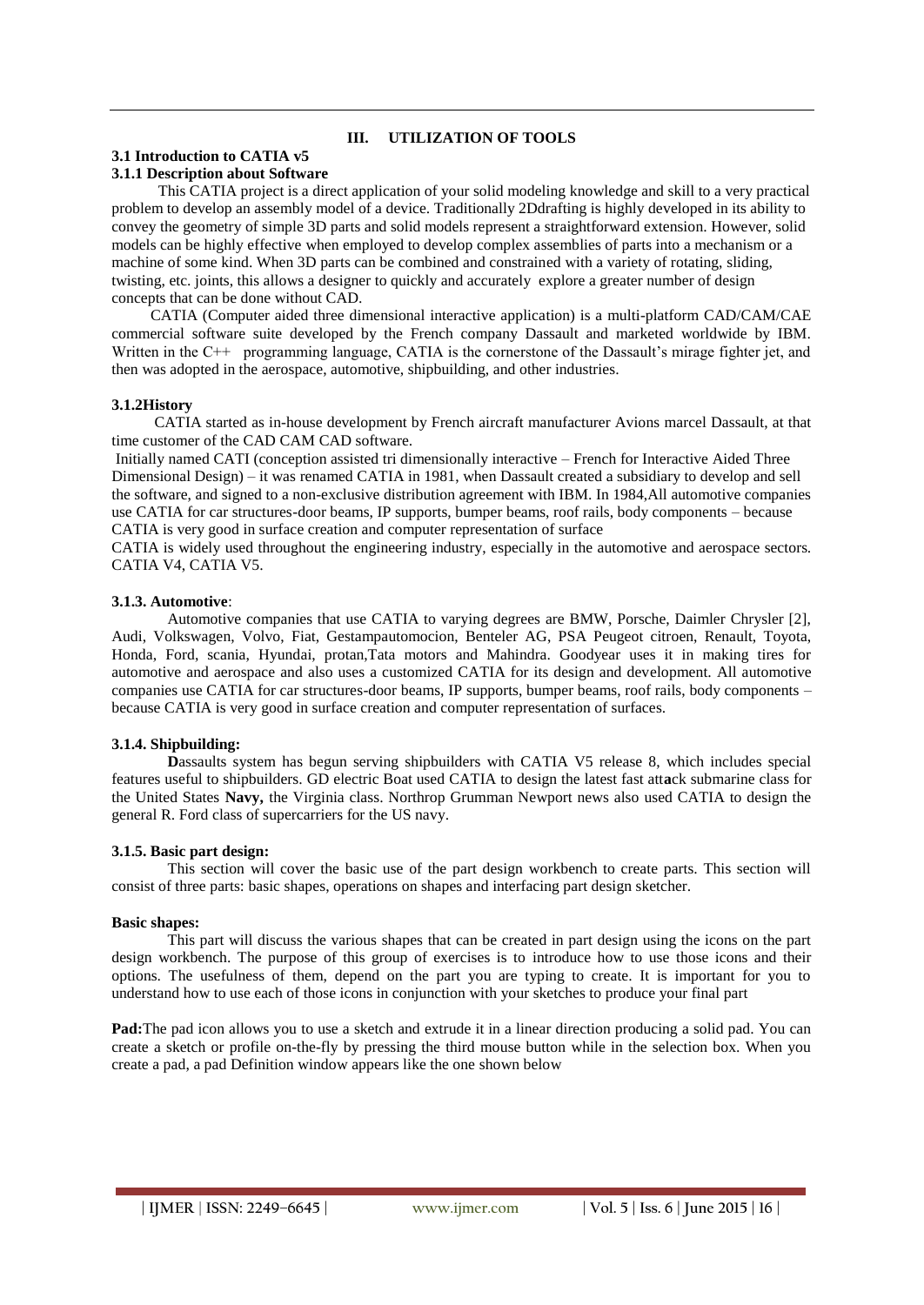| g<br>$\overline{\mathbf{x}}$<br><b>Pocket Definition</b> |                                                              |                              |                          |  |
|----------------------------------------------------------|--------------------------------------------------------------|------------------------------|--------------------------|--|
| <b>First Limit</b>                                       |                                                              | Second Limit                 |                          |  |
| Type:                                                    | <b>Dimension</b><br>$\blacktriangledown$                     | Type:                        | <b>Dimension</b><br>▼    |  |
| Depth:                                                   | ÷<br><b>5mm</b>                                              | Depth:                       | ÷<br>0 <sub>mm</sub>     |  |
| Limit:                                                   | No selection                                                 | Limit:                       | No selection             |  |
| - Profile/Surface                                        |                                                              |                              | <b>Direction</b>         |  |
| ▧<br>Selection: No selection                             |                                                              |                              | Normal to profile        |  |
| $\Box$ Thick                                             |                                                              |                              | Reference: No selection  |  |
| Reverse Side                                             |                                                              |                              | <b>Thin Pocket</b>       |  |
| $\Box$ Mirrored extent                                   |                                                              | Thickness1 1mm               | 슼                        |  |
| <b>Reverse Direction</b>                                 |                                                              | Thickness <sub>2</sub> : 0mm | ÷                        |  |
|                                                          | $\overline{\left\langle \text{ }<\text{less}\right\rangle }$ |                              | Neutral Fiber Nerge Ends |  |
|                                                          |                                                              | 0K                           | Cancel<br>Preview        |  |

#### **Figure 5** Pad Definition

**Pocket:**The pocket icon allows you to use a sketch and extrude it in a linear direction producing a pocket.you can create a sketch or profile on the fly by pressing the third mouse button while in the selection box .when you create a pocket , apocket definition window appears like the one shown below

| 33<br><b>Pocket Definition</b>                                |                                                   |            |              |                      |
|---------------------------------------------------------------|---------------------------------------------------|------------|--------------|----------------------|
| <b>First Limit</b>                                            |                                                   |            | Second Limit |                      |
| Type:                                                         | <b>Dimension</b>                                  | $\check{}$ | Type:        | <b>Dimension</b>     |
| Depth:                                                        | <b>5mm</b>                                        | ÷          | Depth:       | ÷<br>0 <sub>mm</sub> |
| Limit:                                                        | No selection                                      |            | Limit:       | No selection         |
|                                                               | <b>Direction</b><br>- Profile/Surface             |            |              |                      |
|                                                               | 囮<br>Selection: No selection<br>Normal to profile |            |              |                      |
| $\exists$ Thick                                               | <b>Reference:</b> No selection                    |            |              |                      |
|                                                               | <b>Thin Pocket</b><br>Reverse Side                |            |              |                      |
|                                                               | 픋<br>Thickness1 1mm<br>Mirrored extent            |            |              |                      |
| <b>Reverse Direction</b><br>e<br>Thickness <sub>2</sub> : 0mm |                                                   |            |              |                      |
| Neutral Fiber Merge Ends<br>$\leq$ < Less                     |                                                   |            |              |                      |
| Cancel<br><b>Preview</b><br>OK.                               |                                                   |            |              |                      |

**Figure 6** Pocket Definition

#### **3.2. Introduction to ANSYS 12.0**

The ANSYS computer program is a large-scale multi-purpose finite element program, which may be used for solving several classes of engineering analyses. The analysis capabilities of ANSYS include the ability to solve static and dynamic structural analyses, steady-state and transient heat transfer problems, modefrequency and buckling, Eigen value problems, static or time-varying magnetic analyses and various types of field and coupled-field applications. The program contains many special feature which allow nonlinearities or secondary effects to be included in the solution, such as plasticity, large strain hyper elasticity, creep, swelling, large deflections, contact, stress stiffening, temperature dependency, material anisotropy and radiation. ANSYS has been developed, other special capabilities, such as sub structuring, sub modeling, random vibration, kinetostatic, free convention fluid analysis, acoustics, magnetic, piezeo electrics, coupled-field analysis and optimization have been added to the program. These capabilities contribute further to making ANSYS a multipurpose analysis tool for varied engineering disciplines.

The ANSYS program has been in commercial use since 1970, and has been used extensively in the aerospace, automotive, construction, electronics, energy services, manufacturing, nuclear, plastics, oil and steel industries. in addition, many consulting firms and hundreds of universities use ANSYS for analysis, research and educational use. ANSYS is recognized worldwide as one of the most widely used and capable programs of its type.

 The ANSYS element library contains more than sixty elements for static and dynamic analyses, over twenty for heat transfer analyses, and includes numerous magnetic, field, and special purpose elements. This variety of elements allows the ANSYS program to analyze two- and three-dimensional frame structures, piping systems, two-dimensional plane and axi-symmetric solids, three-dimensional solids, flat plates, axis- symmetric and three-dimensional shells and nonlinear problems including contacts (interfaces) and cables.

 The input data for an ANSYS analysis are prepared using a pre-processor. The general pre-processor (PREP7) contains powerful solid modelling and mesh generation capabilities and is also used to define all other analysis data (geometric properties (real constants), material properties, constraints, loads, etc), with the benefit of database definition and manipulation of analysis data. Parametric input, user files, macros and extensive online documentation are also available, providing more tools and flexibility for the analyst to define the problem. Extensive capability is available throughout the ANSYS program, including isometric, perspective, section, edge and hidden-line displays of three-dimensional structures, x-y graphs of input quantities and result and contour displays of solution results. a graphical user interface is available throughout the program, to guide new users through the learning process and provide more experienced users with multiple windows, pull-down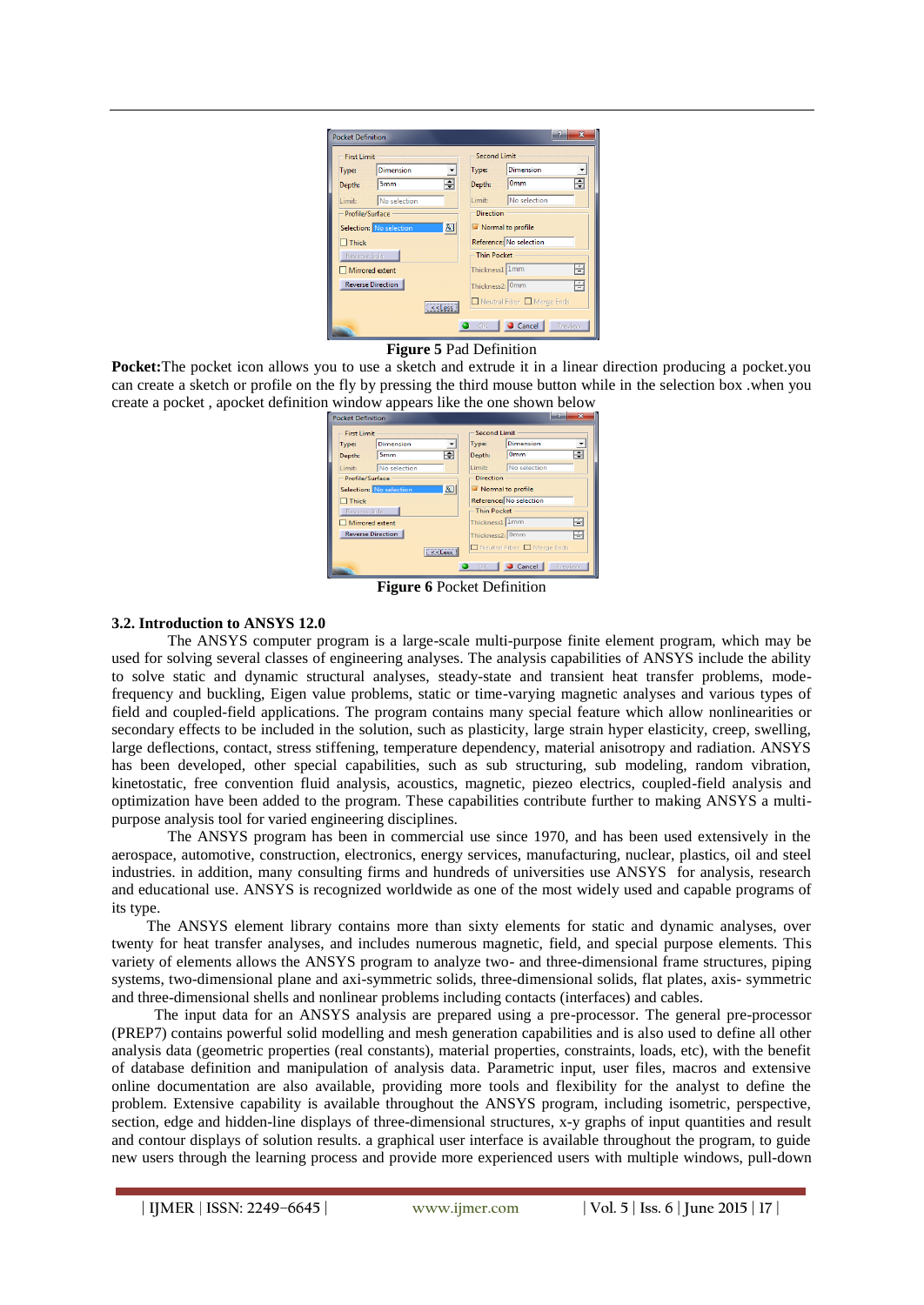menus, dialog boxes, tools bar and online documentation.

The analysis result are reviewed using postprocessors, which have the ability to display distorted geometries, stress and strain contours, flows fields, safety factor contours, contours of potential field results (thermal, electric, magnetic),vector field displays mode shapes and time history graphs. The postprocessors can also be used for algebraic operations may be performed on seismic modal results. Response spectra may be generated from dynamic analysis results from various loading modes may be combined for harmonically load axi symmetric structures.

The main purpose of the project shall be to determine the structural parameters such as total deformation, equivalent stresses which is also known as Von-Mises stress. The modal analysis will be carried out to find out the first 4 modes of vibrations and the different mode shape in which wing can deform without the application of load. The outcomes and shortcomings if any will be analysed and suitable mitigation measures will be presented.

Different types of analysis carried out are:

- 1. Modal analysis
- 2. Structural analysis
- 3. Gravity analysis
- 4. Transient analysis

## **IV. MODELING OF DESIGN**

#### **4.1 ELEVATOR MODELING**

In the process of analysis the first step is to model the problem. For this, we have used some of the available software's.

#### **4.1.1 CATIA V5**

**CATIA** (**Computer Aided Three-dimensional Interactive Application**) is a multi-platform CAD/CAM/CAE commercial software suite developed by the French company Dassault Systems. Written in the C++ programming language, CATIA is the cornerstone of the Dassault Systems product lifecycle management software suite. The key points generated by using MACROS are then imported into the CATIA. Using these key points the required airfoils and wing are generated. The generated wing must be saved in .iges formatfor its further use in ANSYS workbench.

# **CATIA V5 PART**



**Figure 7** Catia part

The "Part" workbench provides a set of functionalities for creating and modifying 3D solid elements. It is a feature-based, parametric solid modeling design workbench. You can create fully associative 3D solid models, with or without constraints.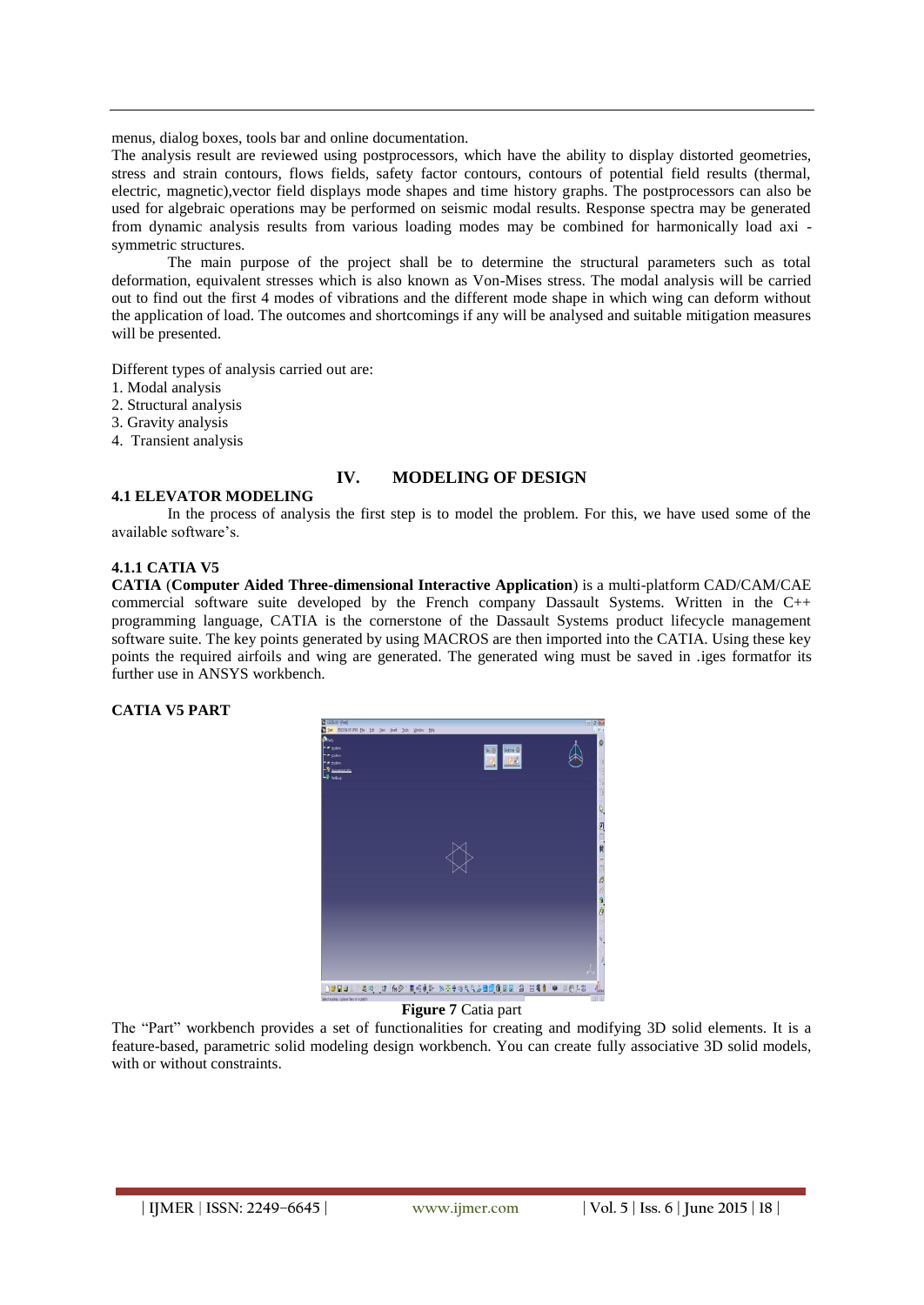#### **Part Toolbars**



#### **Figure 8** Part Tool bar

#### **Features can be classified as sketch-based or dress-up:**

• Sketch-based features are created using a 2D sketch. Generally, the sketch istransformed into a 3D solid by extruding, rotating, sweeping, or lofting.

• Dress-up features are created directly on the solid model. Fillets and chamfers areexamples of this type of feature.

A CATIA document is made up of individual elements. These elements are called *features.* While creating a document, you can add features such as pads, pockets, holes, ribs, fillets, chamfers, and drafts. As the features are created, they are applied directly to the work piece.

CATIA graphically displays the feature-based structure and other non-graphical data of your model in the form of a *specification tree. The* specification tree shows the sequence in which the features were created, and enables you to easily access all the underlying associated information and elements.



The Sketch-Based features toolbar is available in extended or compact display mode. To<br>choose your display mode, use the View -> Toolbars -> Sketch-Based Feature (Extended/Compact) command.

# **Specifications**

|   | Area $(m2)$                          |     | 31.00 |
|---|--------------------------------------|-----|-------|
|   | Span(m)                              | $=$ | 12.45 |
| ⋗ | <b>Aspect Ratio</b>                  | $=$ | 5.00  |
| ➤ | <b>Taper Ratio</b>                   | $=$ | 0.256 |
|   | $\triangleright$ 1/4 Chord Sweep (°) | $=$ | 29.00 |
|   | $\triangleright$ Tail Arm (m)        | $=$ | 13.53 |
|   | Sh/S                                 | $=$ | 0.253 |
|   | ShLh/Sc                              |     | 0.799 |

#### **4.2 NACA 0009 AIRFOIL DATA**

NACA-0009 9.0% smoothed 1.00000 0.0 0.99572 0.00057 0.98296 0.00218 0.96194 0.00463 0.93301 0.00770 0.89668 0.01127 0.85355 0.01522 0.80438 0.01945 0.75000 0.02384 0.69134 0.02823 0.62941 0.03247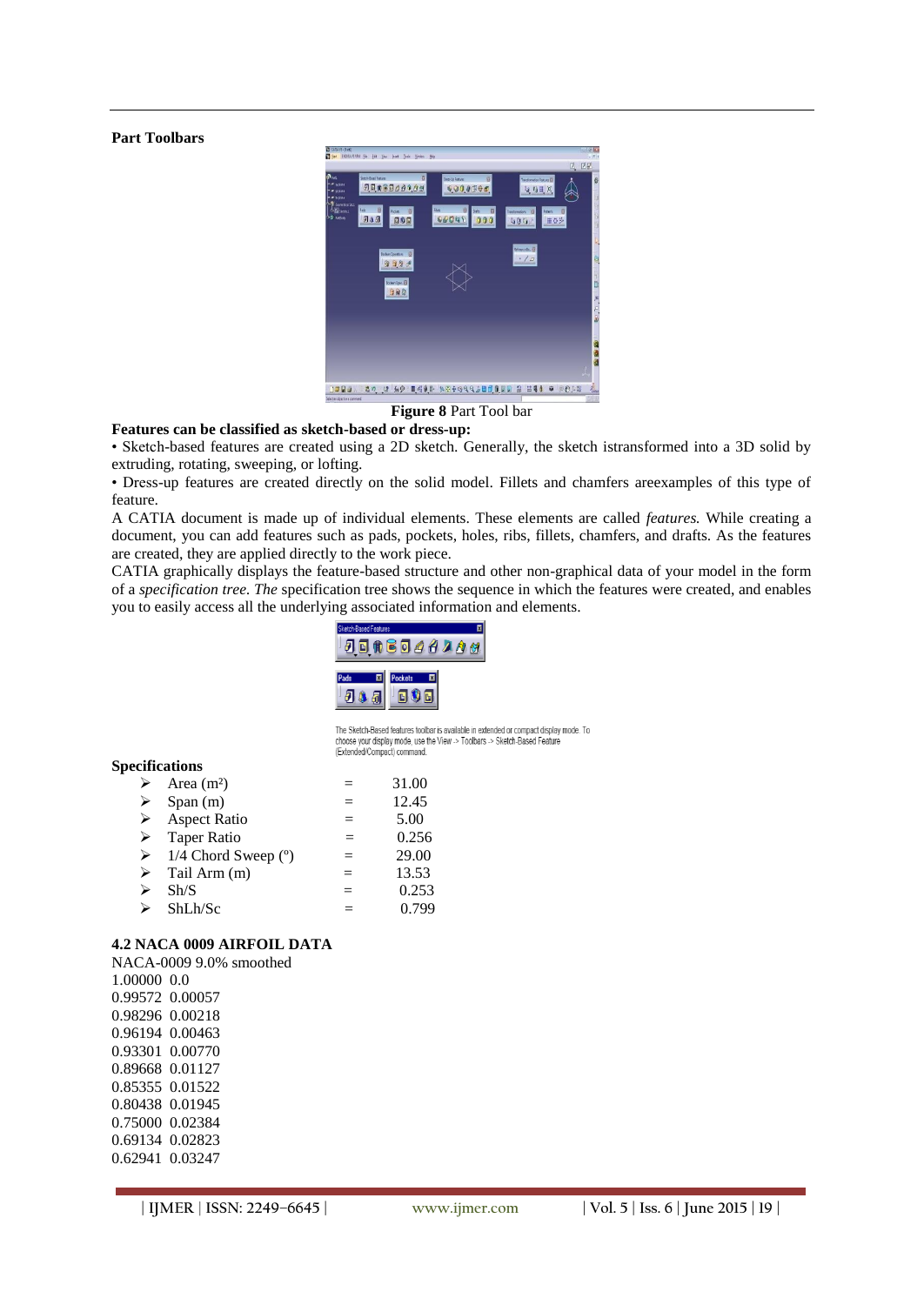| 0.56526            | 0.03638                  |
|--------------------|--------------------------|
| 0.50000            | 0.03978                  |
| 0.43474            | 0.04248                  |
| 0.37059            | 0.04431                  |
| 0.33928            | 0.04484                  |
| 0.30866            | 0.04509                  |
| 0.27886            | 0.04504                  |
| 0.25000            | 0.04466                  |
| 0.22221            | 0.04397                  |
| 0.19562            | 0.04295                  |
| 0.17033            | 0.04161                  |
| 0.14645            | 0.03994                  |
| 0.12408            | 0.03795                  |
| 0.10332            | 0.03564                  |
| 0.08427            | 0.03305                  |
| 0.06699            | 0.03023                  |
| 0.05156            | 0.02720                  |
| 0.03806            | 0.02395                  |
| 0.02653            | 0.02039                  |
| 0.01704            |                          |
|                    | 0.01646                  |
| 0.00961            | 0.01214                  |
| 0.00428            | 0.00767                  |
| 0.00107            | 0.00349                  |
| 0.0<br>0.0         |                          |
|                    | 0.00107 -0.00349         |
| 0.00428            | $-0.00767$               |
| 0.00961            | $-0.01214$               |
| 0.01704            | $-0.01646$               |
| 0.02653            | $-0.02039$               |
| 0.03806            | $-0.02395$               |
|                    |                          |
| 0.05156            | $-0.02720$               |
| 0.06699            | $-0.03023$               |
| 0.08427            | $-0.03305$               |
| 0.10332            | $-0.03564$               |
|                    | $-0.03795$               |
| 0.12408            |                          |
| 0.14645            | $-0.03994$               |
| 0.17033            | $-0.04161$               |
| 0.19562            | $-0.04295$<br>$-0.04397$ |
| 0.22221            |                          |
|                    | 0.25000 -0.04466         |
| 0.27886            | $-0.04504$               |
| 0.30866            | $-0.04509$               |
| 0.33928            | $-0.04484$               |
| 0.37059            | $-0.04431$               |
| 0.43474            | $-0.04248$               |
| 0.50000            | $-0.03978$               |
| 0.56526            | $-0.03638$               |
| 0.62941            | $-0.03247$               |
| 0.69134            | $-0.02823$               |
| 0.75000            | $-0.02384$               |
| 0.80438            | $-0.01945$               |
| 0.85355            | $-0.01522$               |
| 0.89668            | $-0.01127$               |
| 0.93301            | $-0.00770$               |
| 0.96194            | $-0.00463$               |
| 0.98296            | $-0.00218$               |
| 0.99572<br>1.00000 | $-0.00057$<br>0.0        |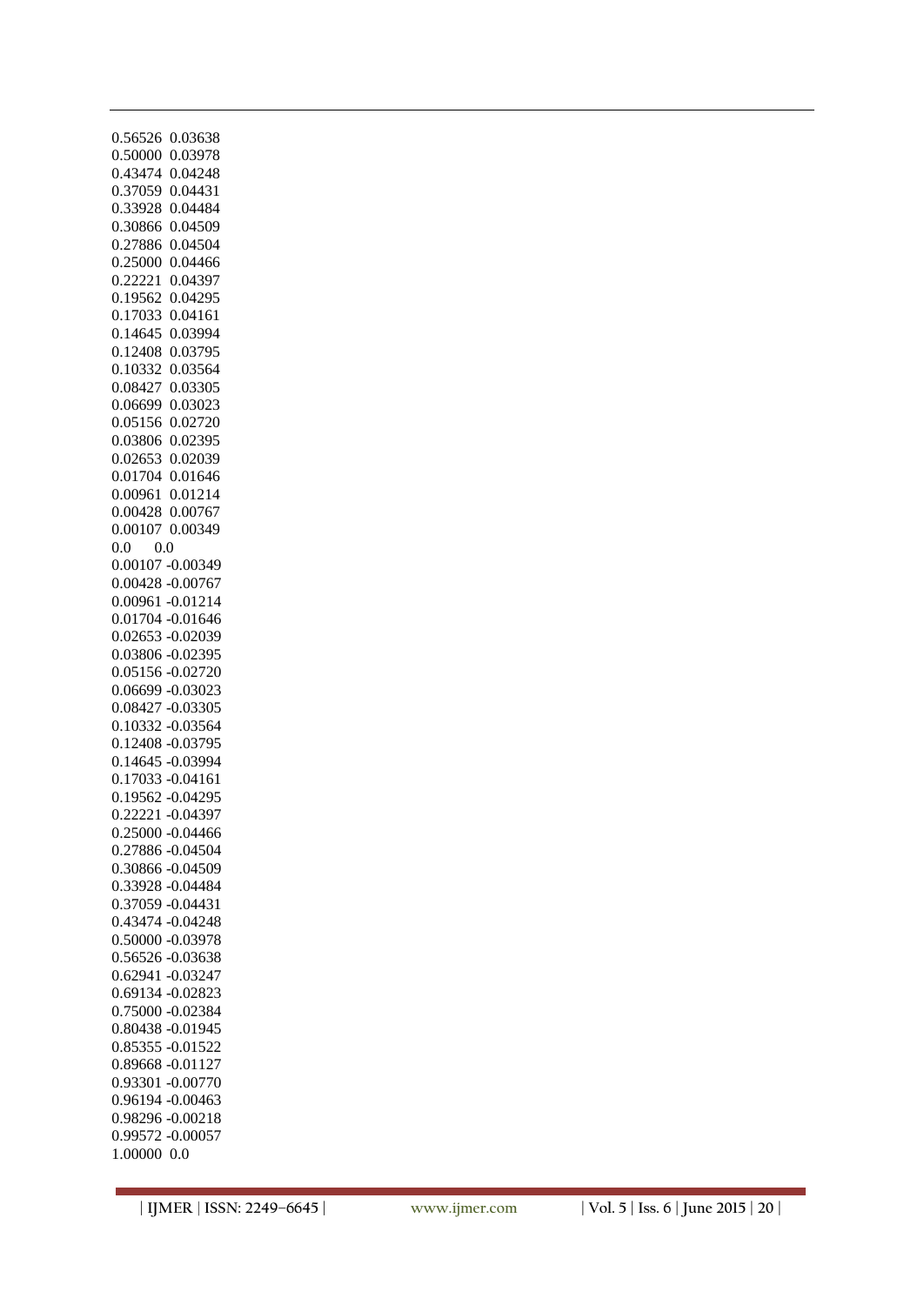# **4.3 TOTAL DESIGN OF HORIZONTAL STABILIZER AND ELEVATOR**

- The NACA 0009 airfoil co-ordinates are imported into the CATIA V5.
- By using spline tool the points are joined so that the correct airfoil shape is going to obtain.
- By using extrude tool bar the airfoil surface has been extruded.
- The trim is performed for elevator design.
- The below figure shows the design of horizontal stabilizer.



**Figure 9** Horizontal stabilizer



**Figure 10** Elevator

The above figure shows the top view, side view and front view.



**Figure 11** Total design of horizontal stabilizer and elevator

# **V. COMPUTATIONAL ANALYSIS OF DESIGN :**

# **5.1 INTRODUCTION TO CFD**

In the present work an attempt has been made to study the aerodynamic characteristics of NACA 0009 aerofoil using CFD and comparing the results with Prandtl-glauert law. Hence there is a need to know about the fundamentals of computational fluid dynamics before venturing in to the actual problem. In this chapter a brief introduction and explanation about computational fluid dynamics is outlined.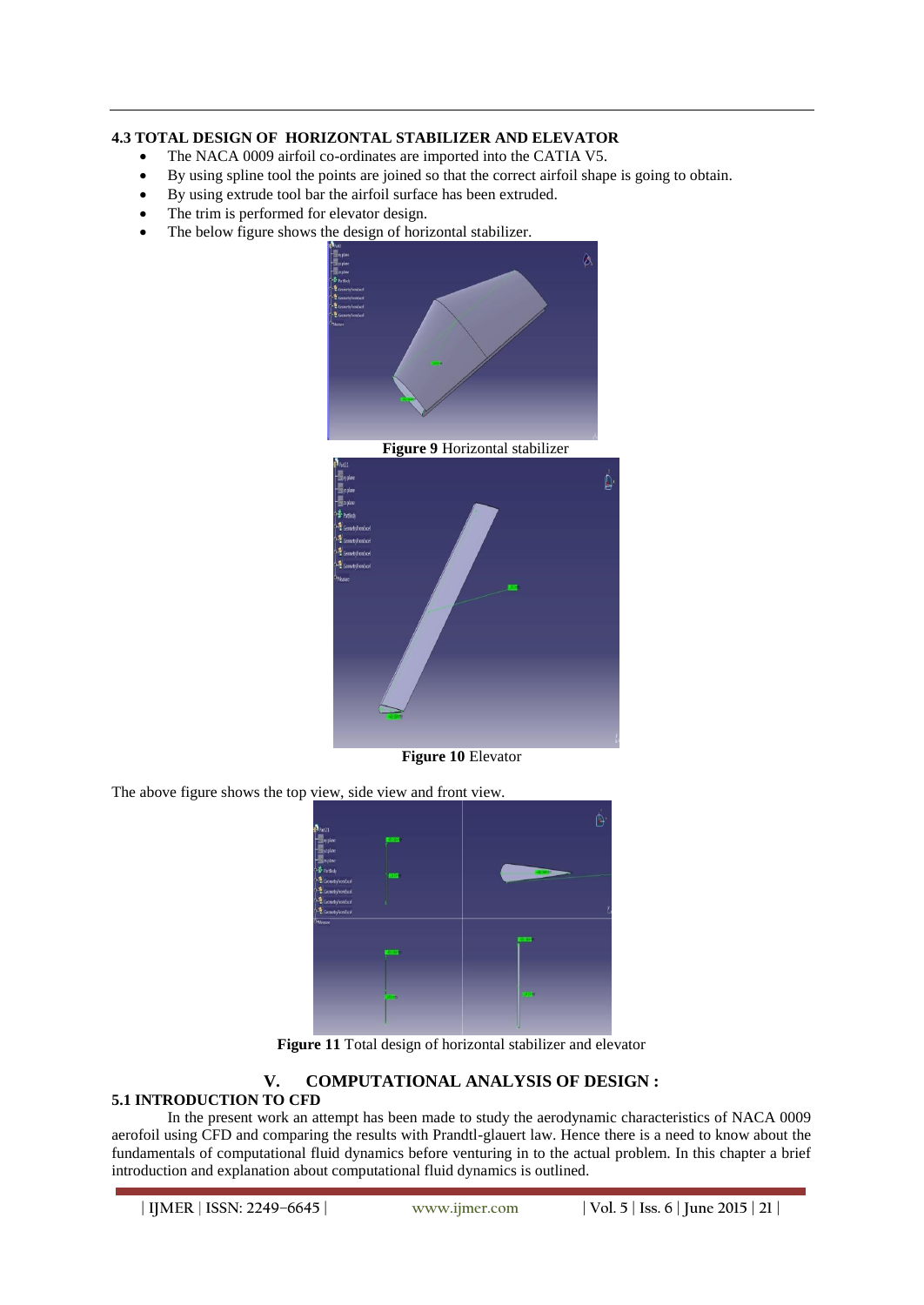# **5.1.1 WHAT IS CFD?**

―CFD is the science of predicting fluid flow, heat and mass transfer, chemical reactions and related phenomenon by solving numerically the set of governing mathematical equations"

Computational fluid dynamics is the analysis of system involving fluid flow, heat transfer and associated phenomena such as chemical reactions by means of computer-based simulation. The technique is very powerful and spans a wide range of industrial and non-industrial applications areas. Some examples are aerodynamics of aircrafts and vehicles, hydrodynamics of shops, combustions, turbo machinery, electrical and electronic engineering, chemical process engineering, external and internal environment of buildings, marine engineering, and biomedical engineering etc. from the 1960s onwards, the aerospace industry has integrated CFD technique into design, R&D and manufacture of aircraft and jet engines. More recently the methods have been applied to the design of internal conduction engines, combustion chambers of gas turbines and furnaces. Furthermore, motor vehicles manufacturers now routinely predict drag forces, under-bonnet airflow and the incar environment with CFD. Increasingly CFD is becoming a vital component in the design of industrial products and processes.

The ultimate aim of development in the CFD field is to provide a capability Comparable to other CAE (Computer-Aided-Engineering) tools such as stress analysis codes. This remains as the reason why CFD has lagged behind is the tremendous complexity of the underlying behaviour, which precludes a description of the fluid flow this is at the same time economical and sufficiently complete. The availability of affordable high performance computing hardware and introduction of the user-friendly interface has led to a recent upsurge of interest and CFD is poised to make an empty into the wider industrial community in the 1990s. Clearly the investment costs of a CFD capability are not small, but the total expense is not normally as great as that of a high quality experimental facility. Moreover, there are several unique advantages of CFD over experimentalbased approaches to fluid.

## **SYSTEMS DESIGN:**

- Substantial reduction of lead times and costs of new designs
- Ability to study systems where controlled experiments are difficult or impossible to perform(e.g. very large systems)
- Ability to study the systems under hazardous conditions at and beyond their normal performance limits(e.g. safety studies and accident scenarios)
- Practical unlimited level of detail of results.

 In contrast CFD codes can produce extremely large volumes of results at virtually no added expense and it is very cheap to perform parametric studies, for instance to optimize equipment performance.

# **5.2. HOW DOES CFD CODE WORK**

CFD codes are structured around the numerical algorithms that can tackle fluid flow problems. In order to provide easy access to their solving power all commercial CFD packages include sophisticated user interfaces to input problem parameters and to examine the results.

Hence all codes contain three main elements:

- (1) Pre-processor
- (2) Solver
- (3) Post- processor

## **Computational method**

The NACA 0009, the well documented aerofoil from the 4-digit series of NACA aerofoils, was utilized. The NACA 0009 aerofoil is symmetrical; the 00 indicates that it has no camber. The 09 indicates that the aerofoil has a 09% thickness to chord length ratio; it is 09% as thick as it is long. Reynolds number for the simulations was Re=3x106, same with the reliable experimental data from Abbott and Von Doenhoff (1959), in order to validate the present simulation. The free stream temperature is 300 K, which is the same as the environmental temperature. The density of the air at the given temperature is  $p=1.225 \text{kg/m}3$  and the viscosity is μ=1.7894×10-5kg/ms.For this Reynolds number, the flow can be described as incompressible. This is an assumption close to reality and it is not necessary to resolve the energy equation. A segregated, implicit solver was utilized (Fluent Gambit 6.3.26., 2006) Calculations were done for angles of attack ranging from -12 to 20°. The airfoil profile, boundary conditions and meshes were all created in the pre-processor Gambit 2.4.6. The preprocessor is a program that can be employed to produce models in two and three dimensions, using structured or unstructured meshes, which can consist of a variety of elements, such as quadrilateral, triangular or tetrahedral elements. The resolution of the mesh was greater in regions where greater computational accuracy was needed, such as the region close to the airfoil.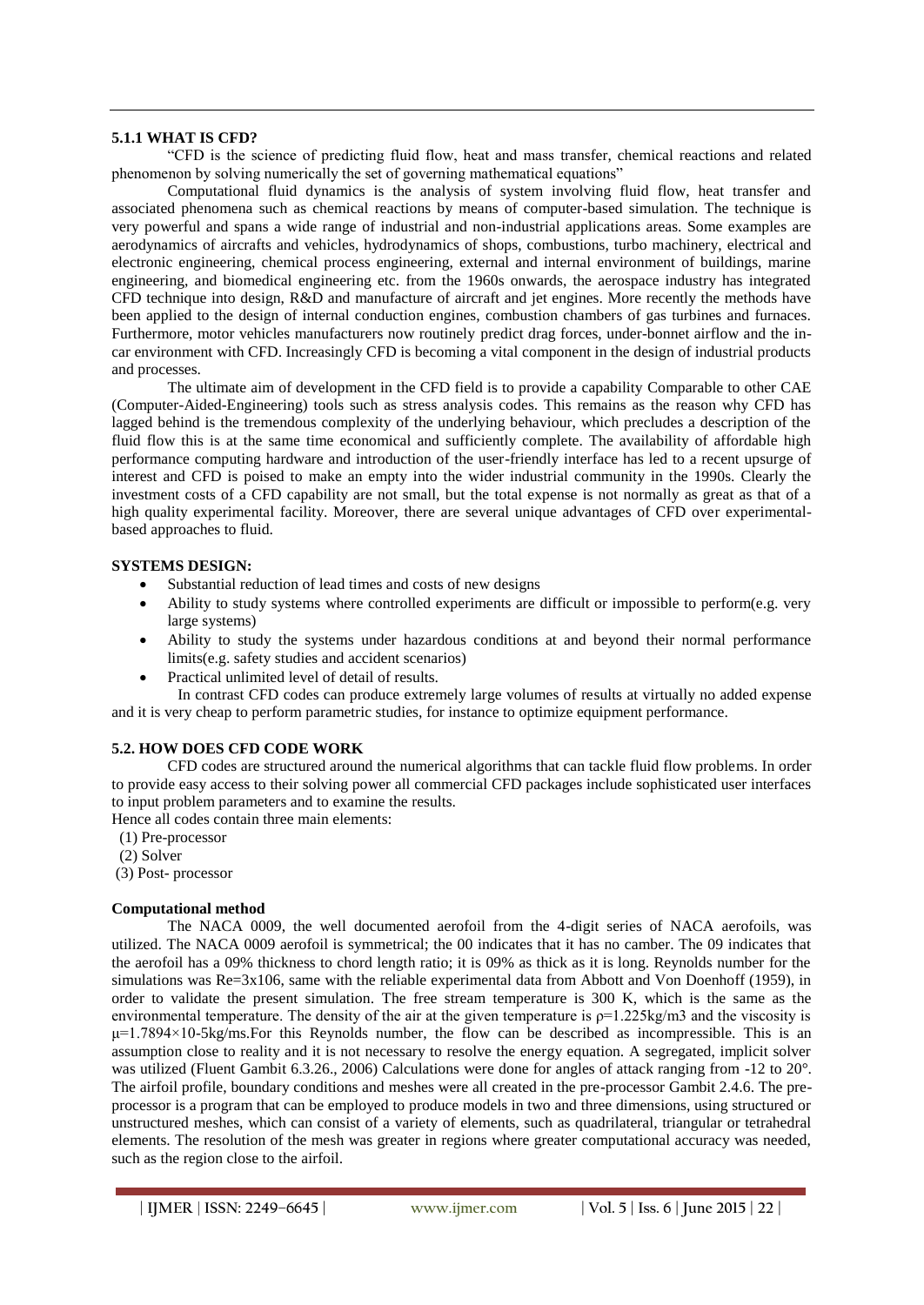The first step in performing a CFD simulation should be to investigate the effect of the mesh size on the solution results. Generally, a numerical solution becomes more accurate as more nodes are used, but using additional nodes also increases the required computer memory and computational time. The appropriate number of nodes can be determined by increasing the number of nodes until the mesh is sufficiently fine so that further refinement does not change the results. This study revealed that a C-type grid topology with 80000 quadrilateral cells would be sufficient to establish a grid independent solution. The domain height was set to approximately 20 chord lengths and the height of the first cell adjacent to the surface was set to 10-5, corresponding to a maximum  $y +$  of approximately 0.2. A  $y +$  of this size should be sufficient to properly resolve the inner parts of the boundary layer

In order to include the transition effects in the aerodynamic coefficients calculation and get accurate results for the drag coefficient, a new method was used. The transition point from laminar to turbulent flow on the airfoil was determined and the computational mesh was split in two regions, a laminar and a turbulent region. To calculate the transition point the following procedure was used. A random value for the transition point (xtr) was chosen and the computational domain was split at that point with a perpendicular line. The problem was simulated in Fluent after defining the left region as laminar and the right as turbulent zone.

## **5.3. FLOW ANALYSIS:**

We Considered air flowing over NACA 0009 airfoil with elevator deflection at different angles. The freestream velocity is 80 m/s. Assume standard sea-level values for the freestream properties:

Pressure  $= 101,325$  Pa Density =  $1.2250$  kg/m3 Temperature  $= 288.16$  K Kinematic viscosity  $v = 1.4607e-5$  m2/s We will determine the lift and drag coefficients under these conditions using FLUENT. **Step 1: Create Geometry in CATIA V5**

# **Main Menu> File >Import .**

Click on the enclosure tool to get the boxFor**File Name**, browse and select the elevator.stpfile. Select both **Vertices** and **Edges** under **Geometry to Create**: since these are the geometric entities we need to create.



**Figure 12** Geometry with enclosure

#### **Step 2: Mesh Geometry Mesh Faces**

We'll mesh each of the 3 faces separately to get our final mesh. Before we mesh a face, we need to define the point distribution for each of the edges that form the face i.e. we first have to mesh the edges. We'll select the mesh stretching parameters and number of divisions for each edge based on three criteria:

1. We'd like to cluster points near the airfoil since this is where the flow is modified the most; the mesh resolution as we approach the farfield boundaries can become progressively coarser since the flow gradients approach zero.

2. Close to the surface, we need the most resolution near the leading and trailing edges since these are critical areas with the steepest gradients.

3. We want transitions in mesh size to be smooth; large, discontinuous changes in the mesh size significantly decrease the numerical accuracy

Mesh the face. The resultant mesh is shown below.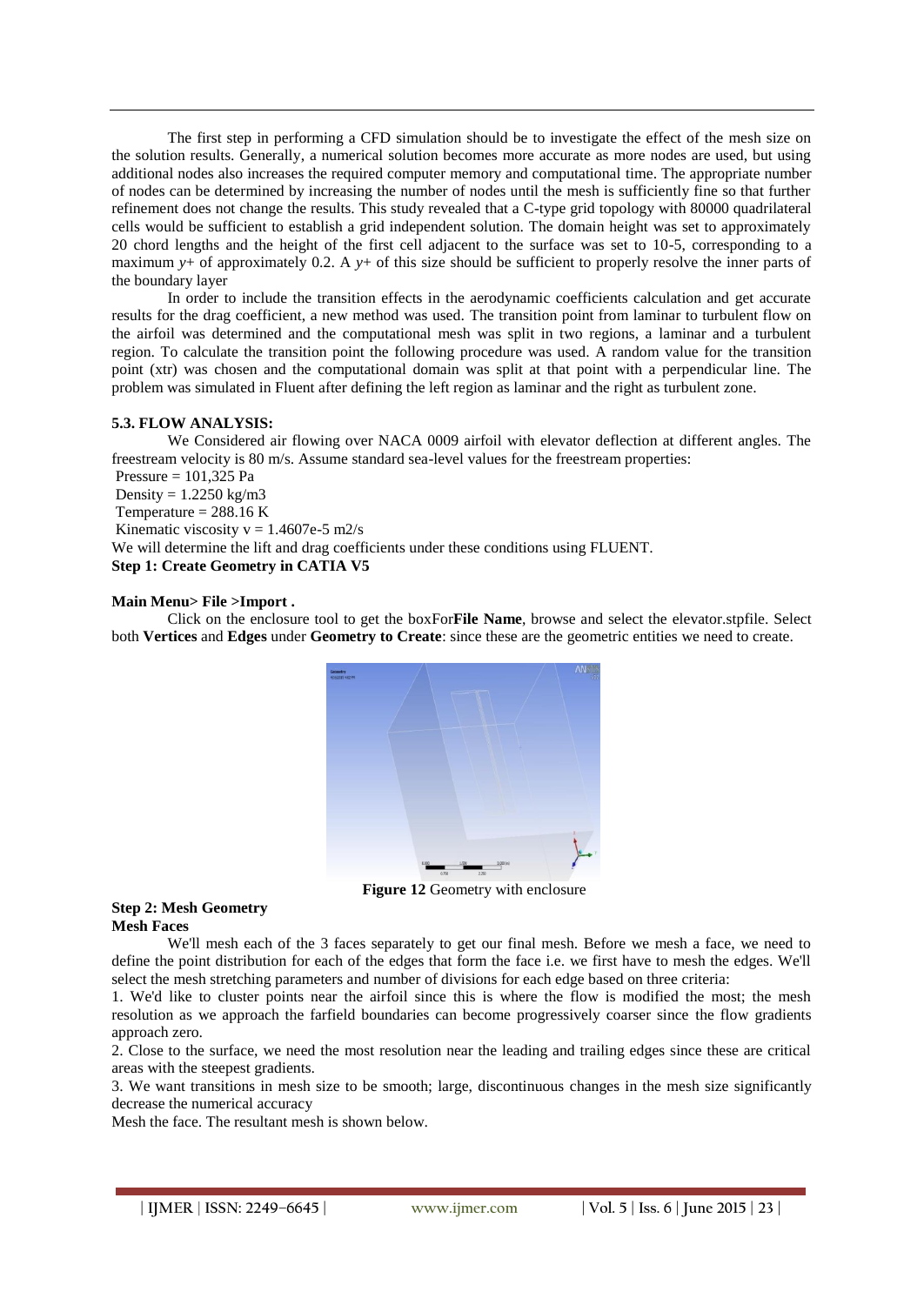

**Figure 13** Mesh Geometry

# **VI. RESULTS AND DISCUSSION**

Obtained numerical results can generally be divided into "global" and "detailed", where the most important global assessments imply the lift coefficient *CL*, drag coefficient *CD* and pitching moment coefficient *CM* with elevator at three characteristic positions.

| $\alpha$ $\overline{I}^{0}$ | $C_M$    | $C_{L}$  |
|-----------------------------|----------|----------|
| $-8$                        | $-0.012$ | $-0.555$ |
|                             | $-0.001$ | 0.001    |
|                             | $-0.042$ | 0.752    |
| 20                          | $-0.111$ | 0.854    |
| 25                          | $-0.134$ | 0.912    |
| 30                          | $-0.155$ | 0.632    |

**Table 1**C<sub>L</sub>, C<sub>M</sub> Coefficients  $@5^0$ 

| $\alpha$ | $\mathbf{C}_\mathbf{M}$ |          |
|----------|-------------------------|----------|
|          | $-0.023$                | $-0.611$ |
|          | $-0.003$                | 0.211    |
|          | $-0.042$                | 1.000    |
| 20       | $-0.031$                | 1.122    |
| 25       | $-0.054$                | 1.422    |
| 30       | $-0.145$                | 1.895    |

**Table 2**C<sub>L</sub>, C<sub>M</sub> Coefficients  $@10^0$ 

| αI   | $C_M$    | $\mathbf{C}_{\mathbf{L}}$ |
|------|----------|---------------------------|
| $-8$ | $-0.074$ | $-1.000$                  |
| 0    | 0.033    | 0.231                     |
| 5    | 0.052    | 0.451                     |
| 20   | 0.011    | 0.622                     |
| 25   | 0.021    | 0.844                     |
| 30   | $-0.052$ | 1.112                     |
|      |          |                           |

**Table 3**C<sub>L</sub>, C<sub>M</sub> Coefficients  $@ -10^0$ 

Presented results, obtained by CFD analyses, show moderate increase in maximum lift coefficient with elevator deflection.

The CFD aerodynamic analyses have been performed for angles of attack  $\Box$  [<sup>o</sup>] ranging from negative, to positive post-stall values, at Reynolds number *MRe*≈ 5.3 calculated with respect to the wing chord, for all elevator positions (to retain full compatibility of the results,although such *MRe*value would be a bit too high for operational elevator applications). The analyses have provided very useful quantitative and qualitative results.

## **VII. CONCLUSION**

Aerodynamic analyses presented in this paper have been performed using a CFD method which takes into account viscous, but also compressibility effects. The calculation model usesmesh with a reasonably small number of elements, and a very sophisticated physical model, based on the RANS k- $\square SST$  equations for turbulence. By this, and applying the half-model analysis, the CPU time for calculations of different angles of attack had been substantially reduced, Results obtained by all methods during the aerodynamic development of